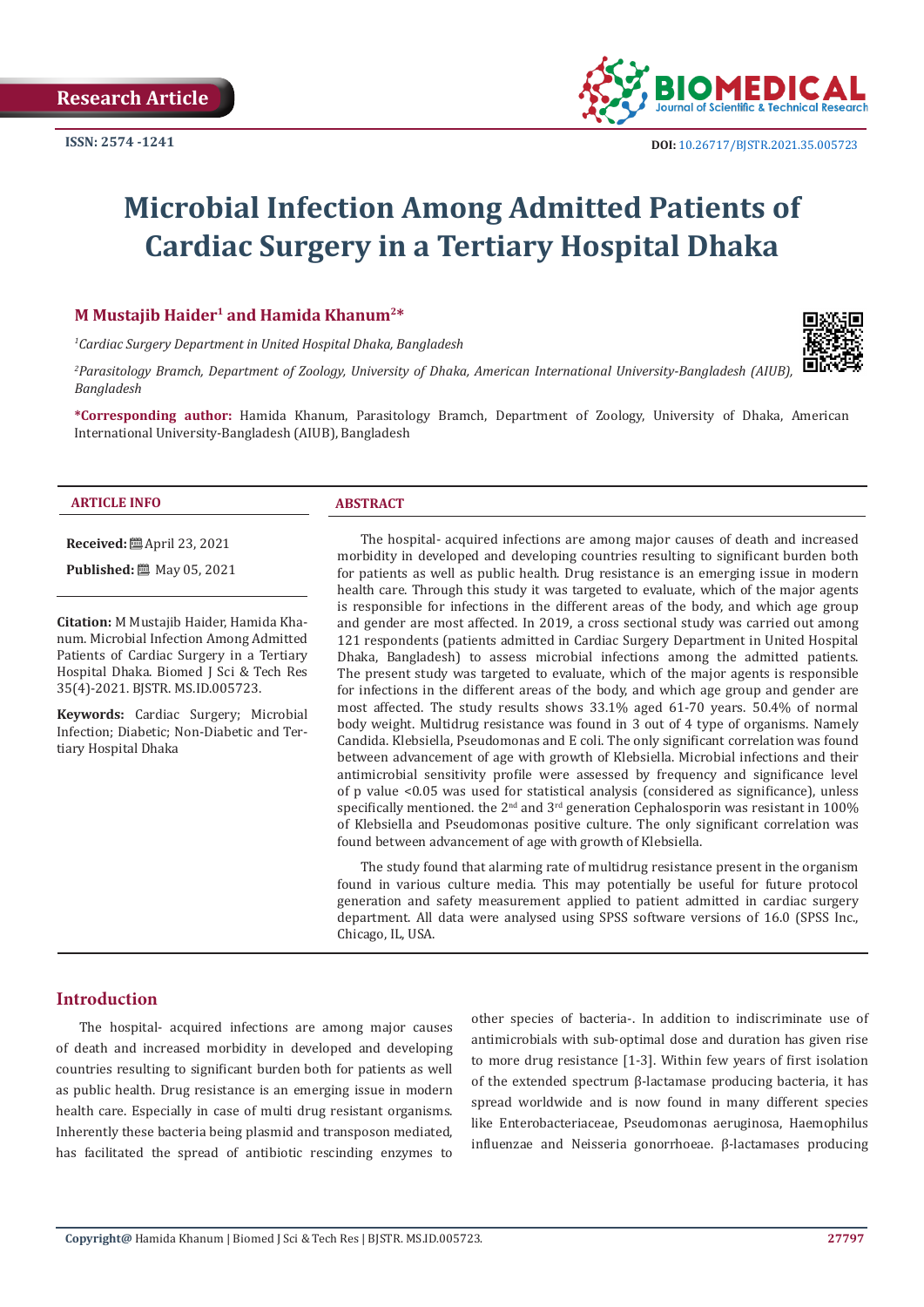bacteria are increasing in number and causing more severe infections, owing to their continuous mutation [4].

 Infectious disease society of America addressed these categories of gram-negative bacilli, namely ESBLS producing E. coli and Klebsiella, MDR Pseudomonas and Carbapenem resistant Acinobactor sp are priority pathogen causing severity in ICU- [5- 7]. "Without urgent, coordinated action, the world is heading towards a post-antibiotic era, in which common infections and minor injuries, which have been treatable for decades, can once again kill" –reported by WHO (2014) on global surveillance of antimicrobial resistance. The hospital- acquired infections are among major causes of death and increased morbidity in developed and developing countries resulting to significant burden both for patients as well as public health -WHO (2002). The risk of healthcare-associated infection has been estimated to be two to twenty times higher in developing countries than that of resource-rich countries with the percentage of infected patients exceeding 25% [8-10]. Hospital acquired infection rates in Bangladesh may exceed 30% in some hospitals [11-13]. Ultimately these resistance pattern results in increasing number of hospitals stay which in turn increases possibilities of Healthcare Associated Infections (HAIs) or hospital-acquired infection. HAIs are often caused by Multi Drug Resistant (MDR) organisms. It is a vicious cycle of suffering for the patient in physical, mental and financial aspect.

In an effort to reduce the development of antibiotic resistance, the recent guidelines by the Infectious Diseases Society of America (IDSA) and the American Thoracic Society (ATS) recommended the regular generation of local antibiogram. According to that recommendations, each hospital should develop and disseminate the antibiogram that is specific to the intensive care population of that hospital. Increasing number of HAIs cases can also be related to the indiscriminate consumption of antimicrobials in primary care in most countries [14] reported that, 30% to 60% of antibiotics prescribed in even in ICUs are unnecessary, inappropriate, or suboptimal. Most tertiary care hospital is responsible for treating patients with multiple morbidity and considerably ill individuals. These individuals seeking treatment often requires hospital stay along with various interventions. The infection control unit of hospital has a heaving task to manage the patient's safety and apply different protocols to achieve such goal. Especially in Intensive Care Unit (ICU), where physicians treat serious diseases and debilitated patients. As medical care becomes more complex and antimicrobial resistance increases, cases of HAIs tend to grow [15]. Therefore, a major concern is the increase of microorganisms resistant to a greater number of antimicrobials. They are also associated with significant morbidity, mortality, and increased hospital costs [16]. The slow rate of the antimicrobials invention and development in recent years, highlights the importance of understanding

current levels of resistance and preserving the efficacy of existing antibiotics [17].

A cross-sectional study in 1991 on the nosocomial infection rate was 30% at DMCH [18]. However, in the 2011 report from DMCH that reviewed infection rates on the surgical and burn units identified a 46.2% rate of nosocomial infections [19]. Wound infections were the most common type of infection followed by upper respiratory tract infection, urinary tract infection, and gastrointestinal infections. Risk factors included older age (62.5% of infections), postoperative patients (63.5% of infections), and an increasing number of visitors per patients per day [20]. The predominant organisms were Acinetobacter spp. (27.6%), followed by Serratia spp. (17.9%). The antibiogram showed Acinetobacter spp. were 83% sensitive only to Colistin followed by Imipenem 67%. High resistances (100%) were found against Amikacin, Amoxyclavonic acid and Ceftriaxone. Klebsiella pneumoniae were 100% sensitive to Colistin followed by Imipenem 80% [21].

However However, the international rise in antimicrobial resistance has weakened the armamentarium. On the other hand, multi drug resistant bacteria, specially multi drug resistant tuberculosis alone cause over 150,000 deaths annually around the world (WHO (2010). Unfortunately, the evolution of drug-resistant microorganisms is unavoidable due to random genetic changes that can render antimicrobials ineffective. While antimicrobial therapy can succeed in killing sensitive pathogens, it also inadvertently selects for organisms that are resistant. Because each exposure to antibiotics contributes to this process, efforts to antibiotic usage restrict only slow the development of resistance [22]. Over the last two decades few new antimicrobials have reached the marketplace. In fact, since 1987 no new class of antimicrobials has been discovered [23]. It is vital to have a microbiological profile for a tertiary care hospital as part of ongoing emergence of these superbugs. The objective of this study was to evaluate, the major agents responsible for infections among admitted patients of Cardiac surgery Department in United Hospital Dhaka Bangladesh, and whether there is any relationship amongst, comorbidity, past history of microbial growth. To observe the microbial infections and their antimicrobial sensitivity profile, 121 patients were included in the study, who were admitted in Cardiac Surgery Department in United Hospital Dhaka based upon a structured questionnaire.

# **Methods and Materials**

It is a cross-sectional and observational study. The study was carried out in United Hospital Dhaka, Bangladesh. The study was conducted from June 2019 to August 2019 upon patients admitted in Cardiac Surgery Department during the period of June 2019 to August 2019, who had microbiological specimen collected from them during their hospital stay. It was chosen purposively due to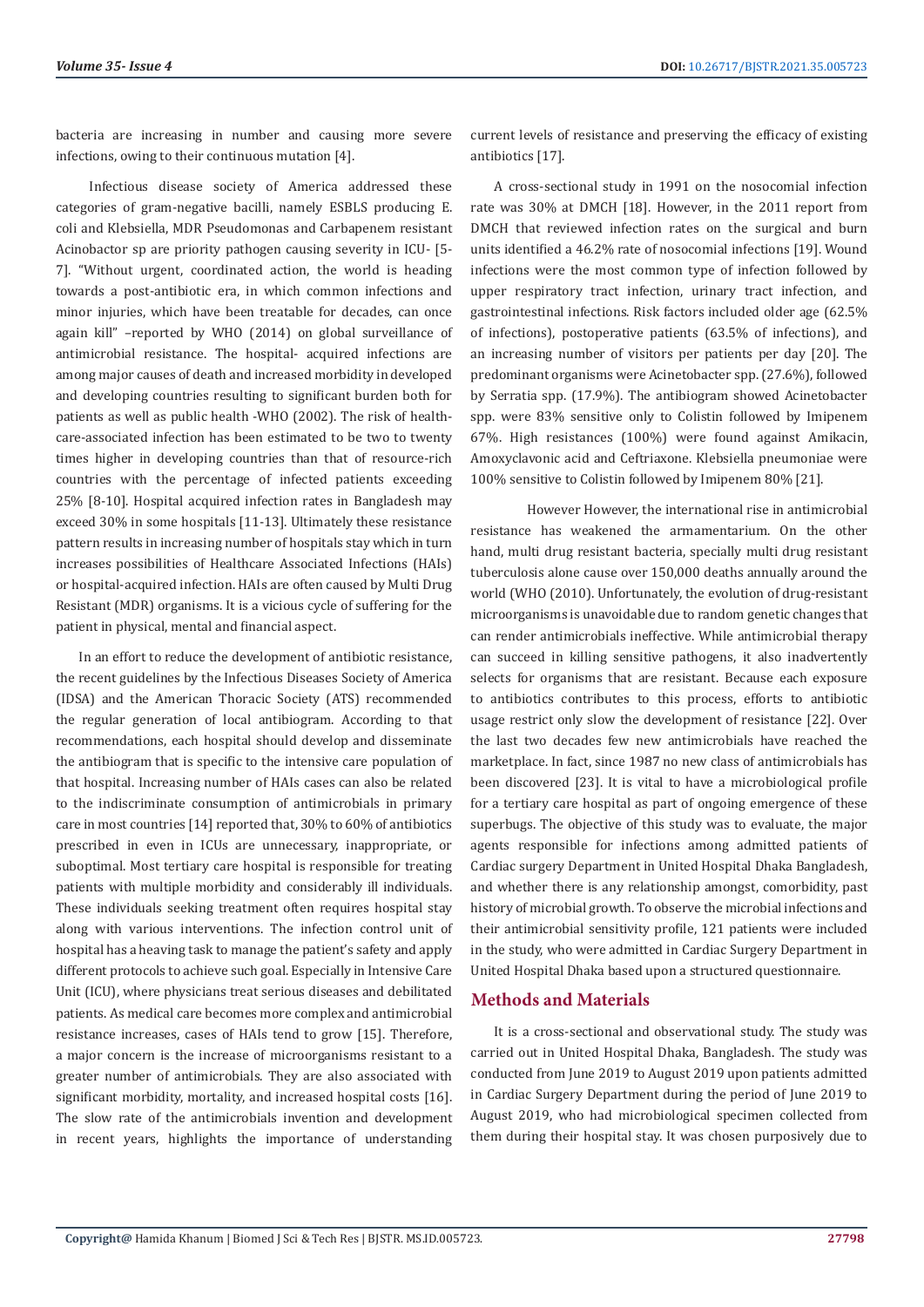convenience and feasibility of required study subjects. As this was an observational study specimen were collected microbiological examination from the patients admitted in Cardiac Surgery Department of United Hospital during the period of June 2019 to August 2019. The exploratory analysis of the database included calculation of mean, median, standard deviation and amplitude for independent variables and absolute and relative frequency for dependent variables. IBM SPSS version 17 program was used. Ethical issues: Formal approval was obtained from Ethical Review Board of Amerian International University-Bangladesh (AIUB). Prior to data collection and formal consent was taken from the United Hospital Dhaka, Bangladesh, authority prior to data collection.

# **Results**

The aim of this study was to evaluate, the major agents responsible for infections in the different areas of the body, and which age group and gender are most affected. Whether there is any relationship amongst blood group, comorbidity, past history of antimicrobial usage with said sensitivity. To observe the microbial infections and their antimicrobial sensitivity profile, 121 patients were included (considering the inclusion criteria) in the study, who were admitted in Cardiac Surgery Department in United Hospital Dhaka based upon a structured questionnaire.

#### **Demographic Information of the Patients**



**Figure 1:** Age group of patients with percent.

Among the study population of 121, 84.3% were male and 15.7% were female (Table 1). 36.2% of male between the age 61 to 70 years and 36.8% females were between 41 to 50- years of age Figure 1. Age distribution of the patients were 33.1% between 61-70 years, 28.1% were between 51-60 years and 21.5% between 41-50 years and 0.8% (Table 1). BMI distributions were 50.4% were normal body weight, 34.7% were overweight and 14% were obese. Interestingly, within the group of patients' ages between 61-70 years, 45% were both in normal body weight group and in overweight group Figures 2-4. As it was a hospital-based study distribution of gender does not reflect any community hence nonrepresentative. Nevertheless 61-70 years age group male and 41-50 years age group for female were predominant in seeking treatment in Cardiac Surgery Department.



**Figure 2:** Gender distribution of patients.

| <b>Characteristics</b> | (%)              |      |
|------------------------|------------------|------|
| Age                    | 10 years or less | 0.8  |
|                        | $21-30$ years    | 0.8  |
|                        | 31-40 years      | 5.8  |
|                        | 41-50 years      | 21.5 |
|                        | 51-60 years      | 28.1 |
|                        | 61-70 years      | 33.1 |
|                        | 71-80 years      | 9.1  |
|                        | 81 years or more | 0.8  |
| Gender                 | Male             | 84.3 |
|                        | Female           | 15.7 |
| BMI                    | Underweight      | 0.8  |
|                        | Normal Weight    | 50.4 |
|                        | Overweight       | 34.7 |
|                        | Obese            | 14.0 |
|                        |                  |      |

**Table 1:** Descriptive characteristics of the study population, (N=121).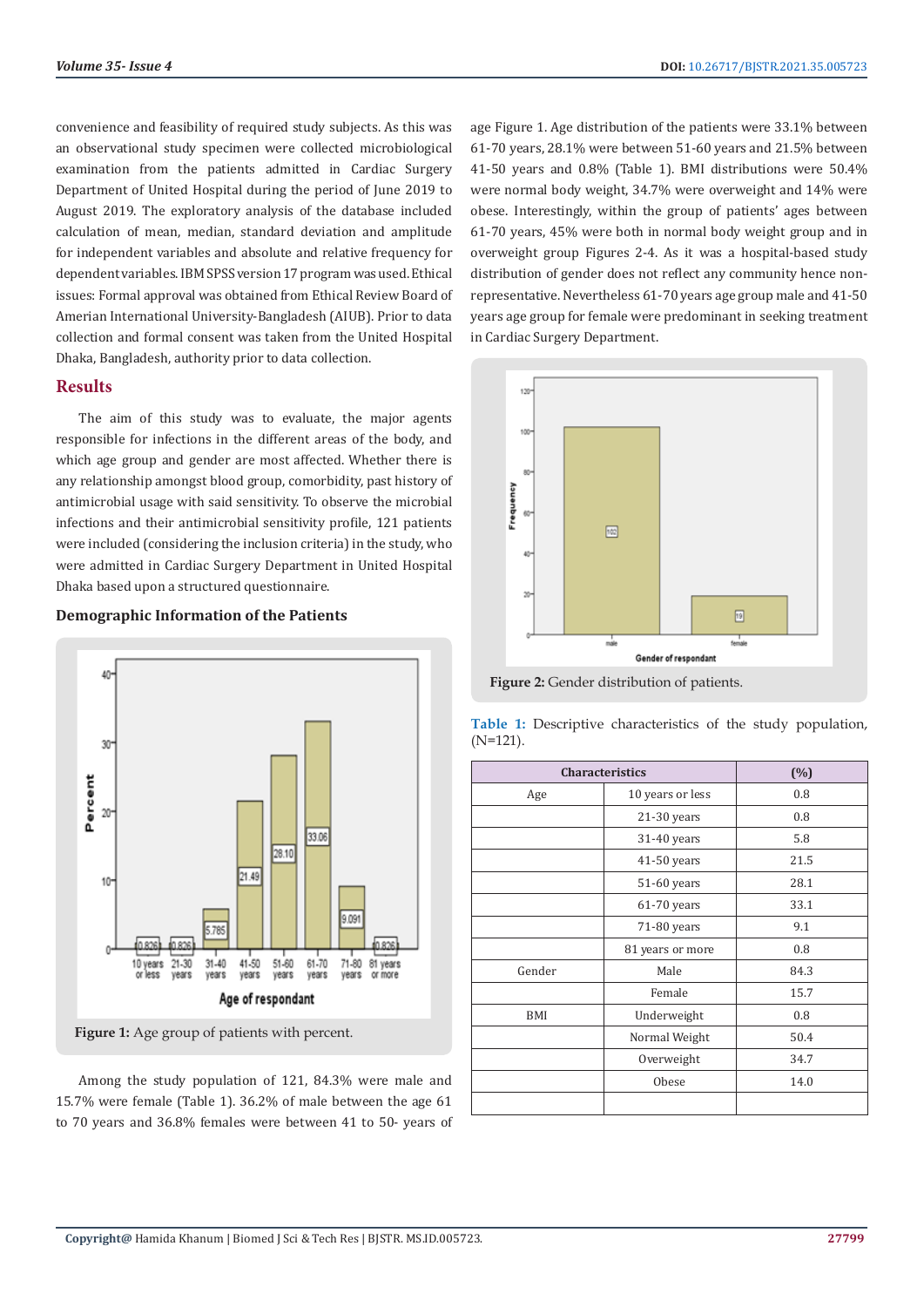





#### **Microorganisms in Collected Specimen**

Collected specimen revealed mostly (89.3%) absence of pathogenic microorganisms. However, 10.7% specimen revealed positive for pathogenic organisms. Only 0.8% being multiple Organisms in a single case (Table 2). Overall specimen in admitted patients revealed 9.1% were positive for Candida, 4.1% positive

for Klebsiella and 1.7% positive for Pseudomonas (Table 2). Individually these organisms appear in deferent frequency at various specimens. Growth of Candida and Klebsiella was observed only in samples from respiratory tract secretion (Tables 3 & 4). Pseudomonas found in respiratory secretions and pleural fluid (Table 5). Only one specimen E coli was found in wound sample Figures 6-9.

|                       |             | Present       |             | Organism/Specimen Absent | <b>Total</b> |               |
|-----------------------|-------------|---------------|-------------|--------------------------|--------------|---------------|
| <b>Microorganisms</b> | $\mathbf n$ | $\frac{0}{0}$ | $\mathbf n$ | $\%$                     | N            | $\frac{0}{0}$ |
| Candida               | 11          | 9.1%          | 110         | 90.9%                    | 121          | 100.0%        |
| E coli                |             | $0.8\%$       | 120         | 99.2%                    | 121          | 100.0%        |
| Klebsiella            |             | 4.1%          | 116         | 95.9%                    | 121          | 100.0%        |
| Pseudomonus           |             | 1.7%          | 119         | 98.3%                    | 121          | 100.0%        |

**Table 2:** Microorganism found in different specimen. (N=121).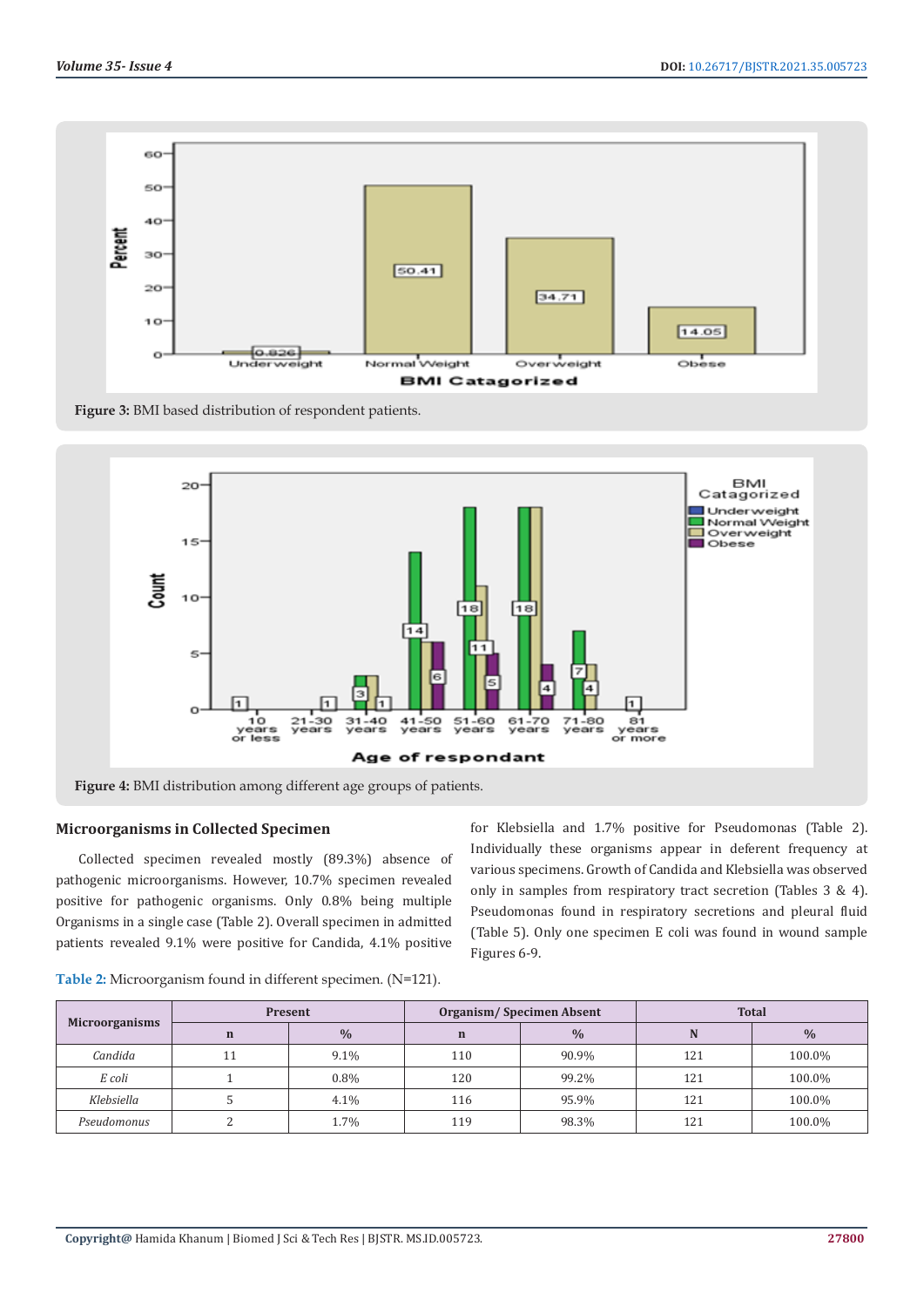**Table 3:** Correlations of Age of respondent with Different organisms.

|                                                              |                                      | <b>Age of Respondent</b> | <b>Total Candida</b><br>Incidence | <b>Total Klebsiella</b><br>Incidence | <b>Total Pseudomonus</b><br>Incidence |
|--------------------------------------------------------------|--------------------------------------|--------------------------|-----------------------------------|--------------------------------------|---------------------------------------|
| Age of respondant                                            | Pearson Correlation                  |                          | .105                              | $-.024*$                             | .092                                  |
|                                                              | Sig. (2-tailed)                      |                          | .250                              | .794                                 | .317                                  |
|                                                              | Sum of Squares and<br>Cross-products | 178.612                  | 4.455                             | $-702$                               | 1.719                                 |
|                                                              | Covariance                           | 1.488                    | $.037*$                           | $-0.06**$                            | $.014**$                              |
|                                                              | N                                    | 121                      | 121                               | 121                                  | 121                                   |
| **. Correlation is significant at the 0.01 level (2-tailed). |                                      |                          |                                   |                                      |                                       |
| *. Correlation is significant at the 0.05 level (2-tailed).  |                                      |                          |                                   |                                      |                                       |

**Table 4:** Growth of *Klebsiella* in different age groups.

| <b>Age Group</b> | Characteristics                     | <b>Culture Positive</b> |
|------------------|-------------------------------------|-------------------------|
| 10 years or less | Count                               | $\boldsymbol{0}$        |
| 21-30 years      | Count                               | $\boldsymbol{0}$        |
| 31-40 years      | Count                               | $\boldsymbol{0}$        |
| $41-50$ years    | Count                               | $\overline{2}$          |
|                  | % within Age of respondent          | 7.7%                    |
|                  | % within total Klebsiella incidence | 40.0%                   |
| 51-60 years      | Count                               | $\mathbf{1}$            |
|                  | % within Age of respondent          | 2.9%                    |
|                  | % within total Candida incidence    | 20.0%                   |
| $61-70$ years    | Count                               | $\overline{2}$          |
|                  | % within Age of respondent          | 5.0%                    |
|                  | % within total Klebsiella incidence | 40.0%                   |
| 71-80 years      | Count                               | $\boldsymbol{0}$        |
| 81 years or more | Count                               | $\boldsymbol{0}$        |
| Total            | Count                               | 5                       |
|                  | % within Age of respondent          | 4.1%                    |

**Table 5:** Growth of *Pseudomonas* in different age groups.

| Age group        | Characteristics                      | Percent/Total    |
|------------------|--------------------------------------|------------------|
| 10 years or less | Count                                | $\mathbf{0}$     |
| 21-30 years      | Count                                | $\boldsymbol{0}$ |
| 31-40 years      | Count                                | $\boldsymbol{0}$ |
| 41-50 years      | Count                                | $\mathbf{0}$     |
| 51-60 years      | Count                                |                  |
|                  | % within Age of respondent           | 2.9%             |
|                  | % within total Pseudomonas incidence | 50.0%            |
| $61-70$ years    | Count                                | $\mathbf{0}$     |
| 71-80 years      | Count                                |                  |
|                  | % within Age of respondent           | 9.1%             |
|                  | % within total Pseudomonas incidence | 50.0%            |
| 81 years or more | Count                                | $\boldsymbol{0}$ |
| Total            | Count                                | $\overline{2}$   |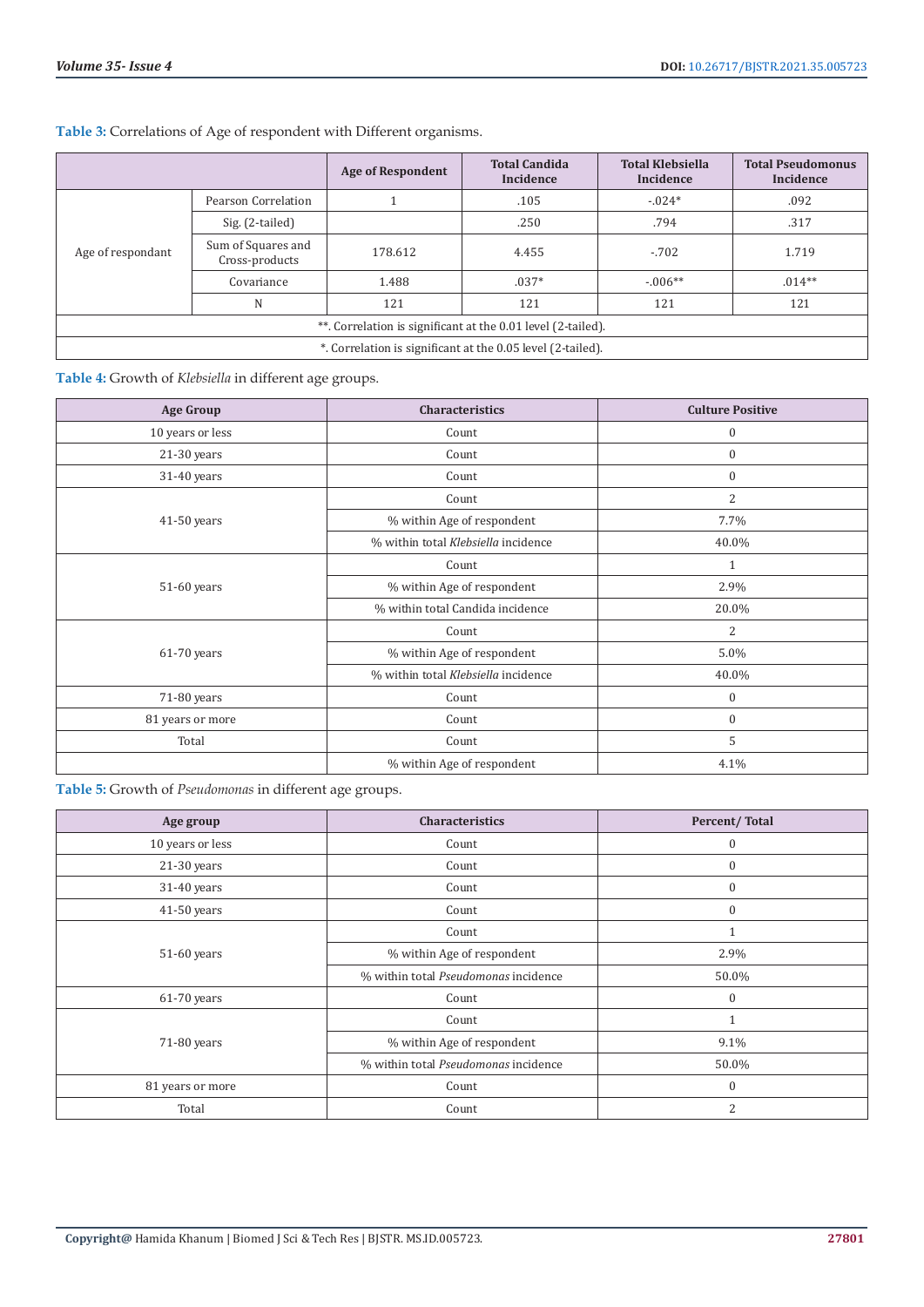

**Figure 5:** Distribution of Gender among different age groups.



total Candida incidence 60 Total Sandra's Incluence<br>Toulture negetive for Candida<br>Toandida so 40 J<br>S  $30^{\circ}$  $20$ 

**BMI Catagorized** 

Overweight

 $rac{1}{1}$ 

OЬ

**Figure 6:** Growth of Candida in different age groups.



Normal Weight

Underweight

10

 $\circ$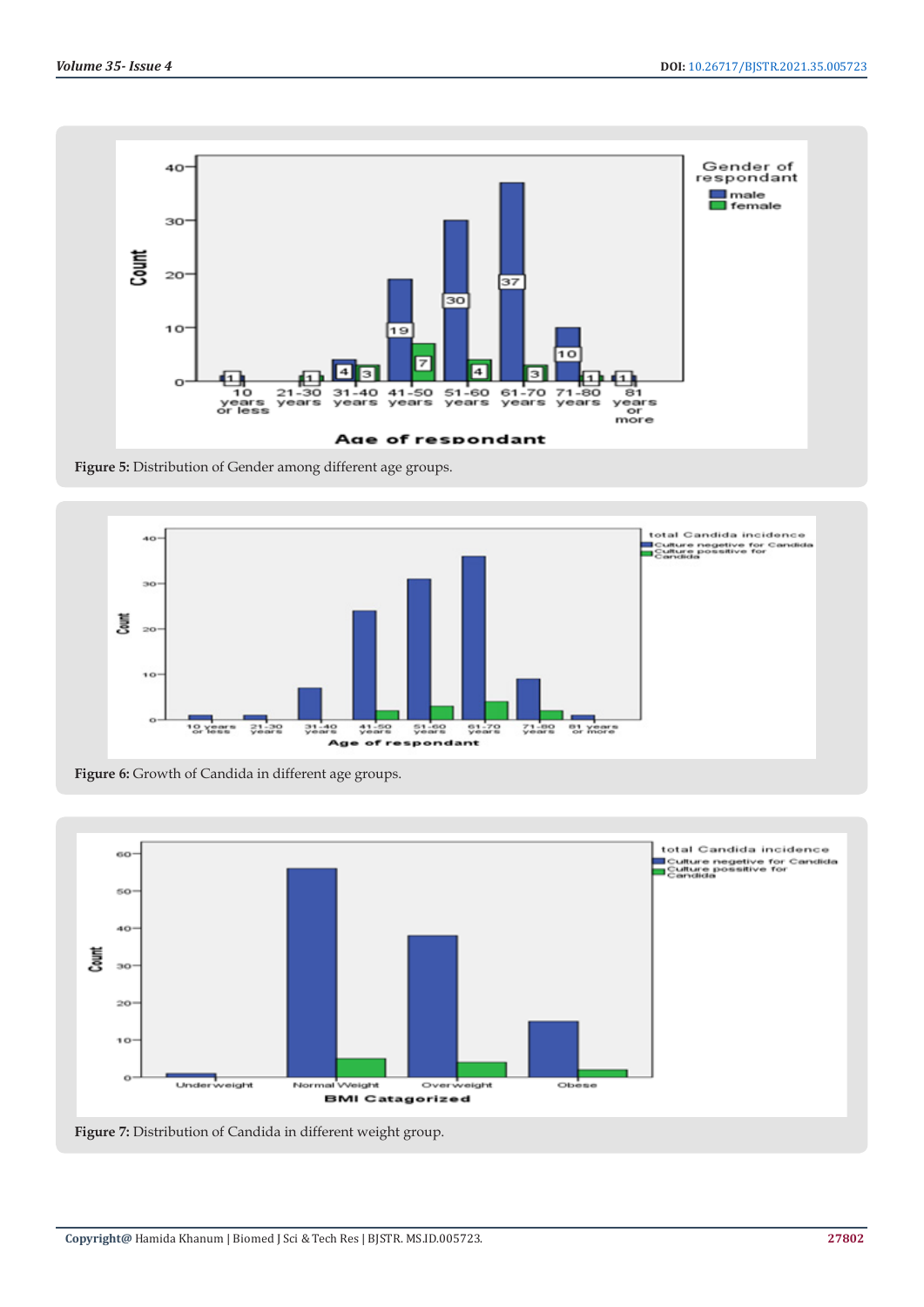

**Figure 8:** Distribution of Klebsiella in different weight group.



# **Figure 9:** Distribution of Pseudomonas in different weight group.

# **Microorg`anisms in Different Age Groups**

Candida growth was observed highest among 61-70 years age group (36.4%), followed by (27.3%) in 51-60 years group (Table 4). Klebsiella was observed at 40% rate in age group of 41-50 and 61- 70 years. Pseudomonas was observed equally distributed between age group 51-60 and 71-80 years (Table 5). E coli was observed in a single count in age group 51-60 years. Age was significantly correlated with only Klebsiella growth.

#### **Growth of Microorganisms in Different Weight Groups**

Candida growth was observed to be in 11.8% in obese groups. Though 45.5% Candida was found in normal body weight group. It may be considered unremarkable as half of respondents belong in this group. 40% of Klebsiella was found in in overweight and obese group (Figure 10). Pseudomonas was distributed equally in both normal and over-weight group of respondents. The single case of E coli was observed in normal body weight group.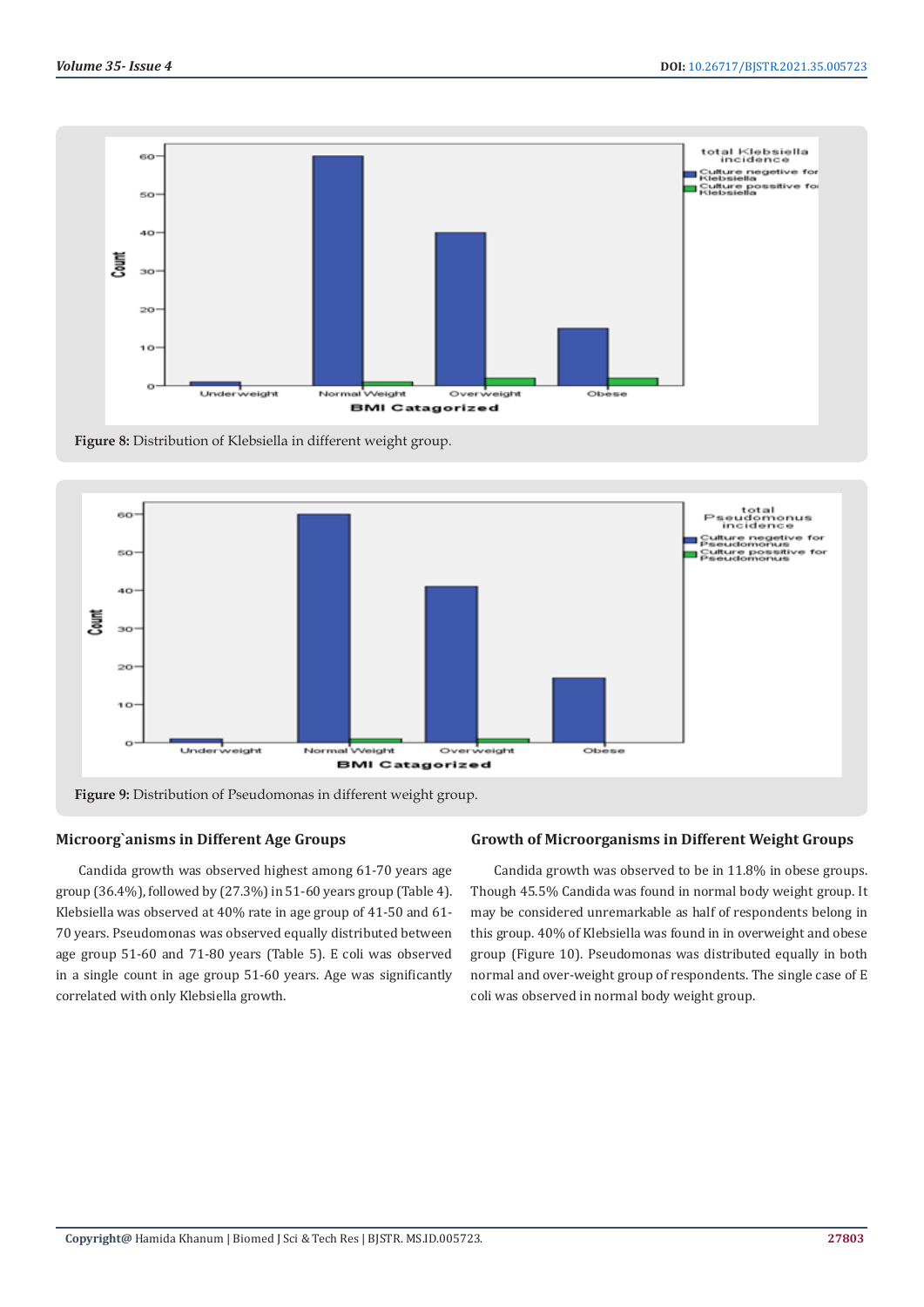



#### **Discussion**

 The purpose of this study was to evaluate, the major agents responsible for infections among admitted patients of Cardiac surgery Department in United Hospital Dhaka Bangladesh [24]. To evaluate microbial growth, multiple questions with different categories were generated and measured through the frequency table and cross tabulation. Demographic data covered age of respondents, gender of the respondents and body weight categories. The survey was administered to patients admitted in Cardiac Surgery Department of United Hospital Dhaka to examine their elements responsible for different microorganism growth

from various specimen collected from them. The purpose was also to evaluate the drug sensitivity and resistance to organisms found in culture media [25]. In Bangladesh, Hospital-bed to population ratio is only 0.58:1000 (World bank-(2011) Figure 11-12. Hospital acquired infections take up scarce health care resources by increasing mortality and morbidity, by prolonging patients' hospital stay. Effective infection control strategies can release these resources gone waste, for alternative healthcare uses. In view of the above, this study would be undertaken to address the current situation of antimicrobial resistance and patterns of microorganism responsible for major infection over a period of three months in a four hundred and fifty bed tertiary care hospital of Bangladesh.



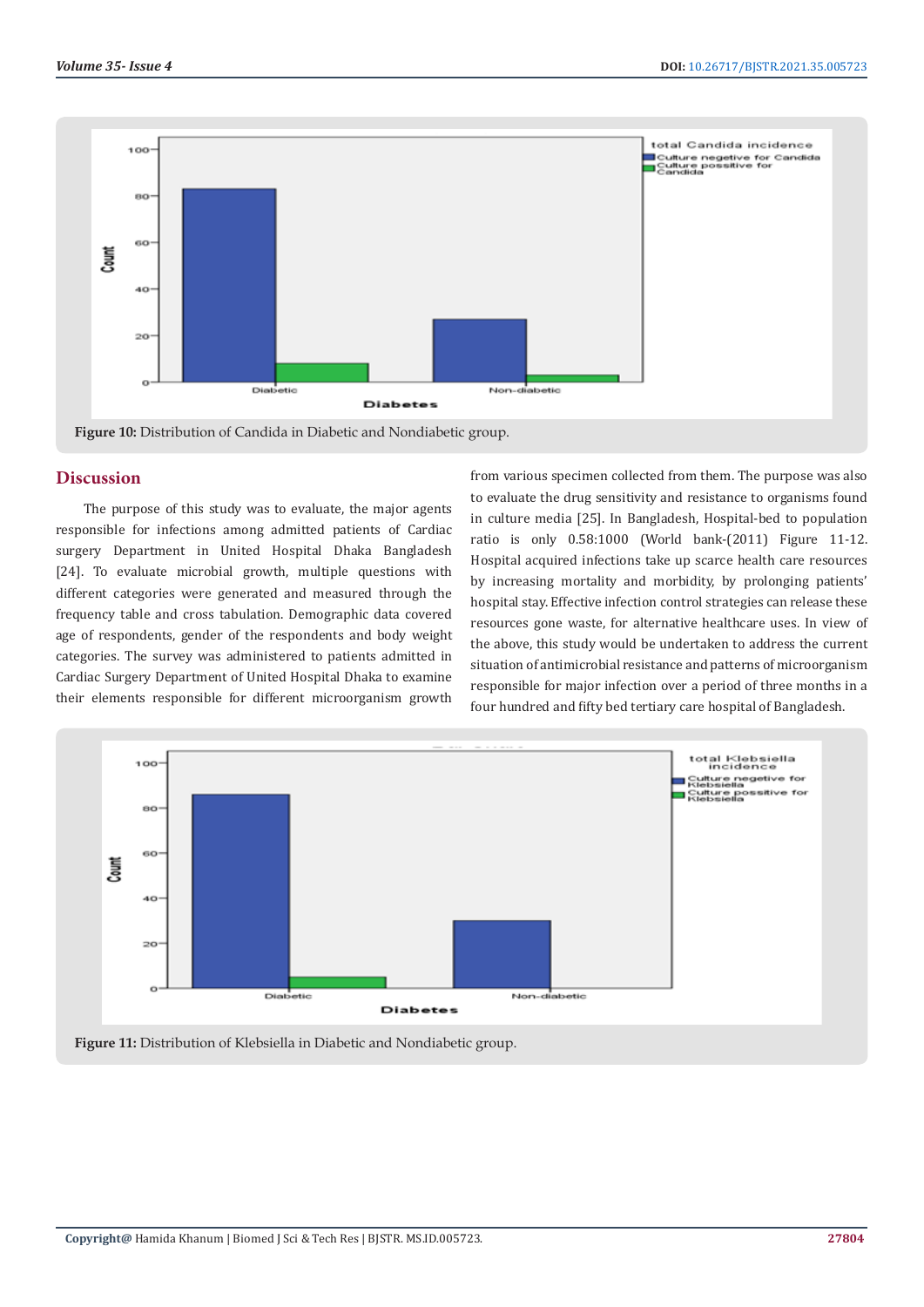



In comparison to study conducted in DMCH in 1991 62.5% patient with infection were of old age; this study shows all of the microbial growth was present between the age of 41 to more than 81 years of age. The resistance pattern to antibiotics corresponds to this study to at a higher rate. Klebsilla pneumoniae were 100% sensitive to Colistin followed by Imipenem 80%. Body weight could not be significantly related to any of the organism growth and site of specimen collection. As most of both normal body weight and overweight groups shows equal rate of infections. However, 72.2% Candida culture positive specimen was collected from Diabetic patients. The study revealed Klebsiella was found to be 100% sensitive to only Tigecycline. 80% sensitive to Amikacin, Gentamicin, Meropenem, Netilmicin, Piperacillin. 60% to Amoxyclave, Azterionam, Levofloxacin and Ciprofloxacin. 40% to Cefepime, Colistine Sulphate. Only 20% sensitive to Cotrimoxazole. Pseudomonas growth was analysed and found to be resistant in 100% capacity with even more antibiotics. Nevertheless, it was found to be 100% sensitive to Amikacin, Colistine sulphate. 50% sensitive to Azterionam, Cefepime, Ceftazidime, Levofloxacin, Ciprofloxacin, Gentamicin, Meropenem, Piperacillin and Trecycline. A single case of E coli was also found to be multidrug resistant.

# **Conclusion**

 The patients were evaluated and suggested that 68.6% patients did not require any specimen collection on clinical ground to suggest infection, 20.7% of patients who did have clinical indication for culture and sensitivity examination revealed no pathogenic organism to be found, 9.9% had infection with single culture positive specimen and 0.8% had multiple organisms present in multiple specimens. This account the hospital acquired infection rate to be 10.7%.

Recommendations:

Some of the recommendations for gap in this research are as follows.

a) In addition to microbial pattern a behavioural study regarding the hygiene practice of the patient and patient attendant could have been observed.

b) Number of attendant and health care personal in contact could be observed for correlation with microbial growth.

c) Severity of IHD should have been accounted for evaluation of the agents responsible for microbial growth.

d) Days of previous hospital stay was not considered as a topic for evaluation, which can provide important correlation between HOIs.

e) Hepatic Insufficiencies along with level of renal impairment and pulmonary function should also be evaluated. As these were not performed as routine investigation for admitted patients and discarded on financial ground.

f) Hospital can put these shortcomings in a protocol to lessen the risk by evaluating those who are of greater risk and take preventative steps.

#### **References**

- 1. [Amin ZA, Nahar N \(2017\) Hospital Acquired Infection in a Tertiary](http://www.sciencepublishinggroup.com/journal/paperinfo?journalid=280&doi=10.11648/j.ijidt.20170202.12) [Military Hospital in Dhaka, Bangladesh. International Journal of](http://www.sciencepublishinggroup.com/journal/paperinfo?journalid=280&doi=10.11648/j.ijidt.20170202.12) [Infectious Diseases and Therapy 2\(2\): 35-39.](http://www.sciencepublishinggroup.com/journal/paperinfo?journalid=280&doi=10.11648/j.ijidt.20170202.12)
- 2. [Bauer A, Kirby WMM, Sherries JC, Turck M \(1966\) Antibiotic](https://pubmed.ncbi.nlm.nih.gov/5325707/) [susceptibility testing by standardized single disc method. Am J Clin](https://pubmed.ncbi.nlm.nih.gov/5325707/) [Pathol 45\(4\): 493-496.](https://pubmed.ncbi.nlm.nih.gov/5325707/)
- 3. [Bonesso MF, Marques SA, Camargo CH, Fortaleza CMCB, Cunha MLRS, et](https://www.scielo.br/scielo.php?script=sci_arttext&pid=S1517-83822014000400034) [al. \(2014\) Community-associated methicillin-resistant Staphylococcus](https://www.scielo.br/scielo.php?script=sci_arttext&pid=S1517-83822014000400034) [aureus in non-outbreak skin infections. Braz J 45\(4\).](https://www.scielo.br/scielo.php?script=sci_arttext&pid=S1517-83822014000400034)